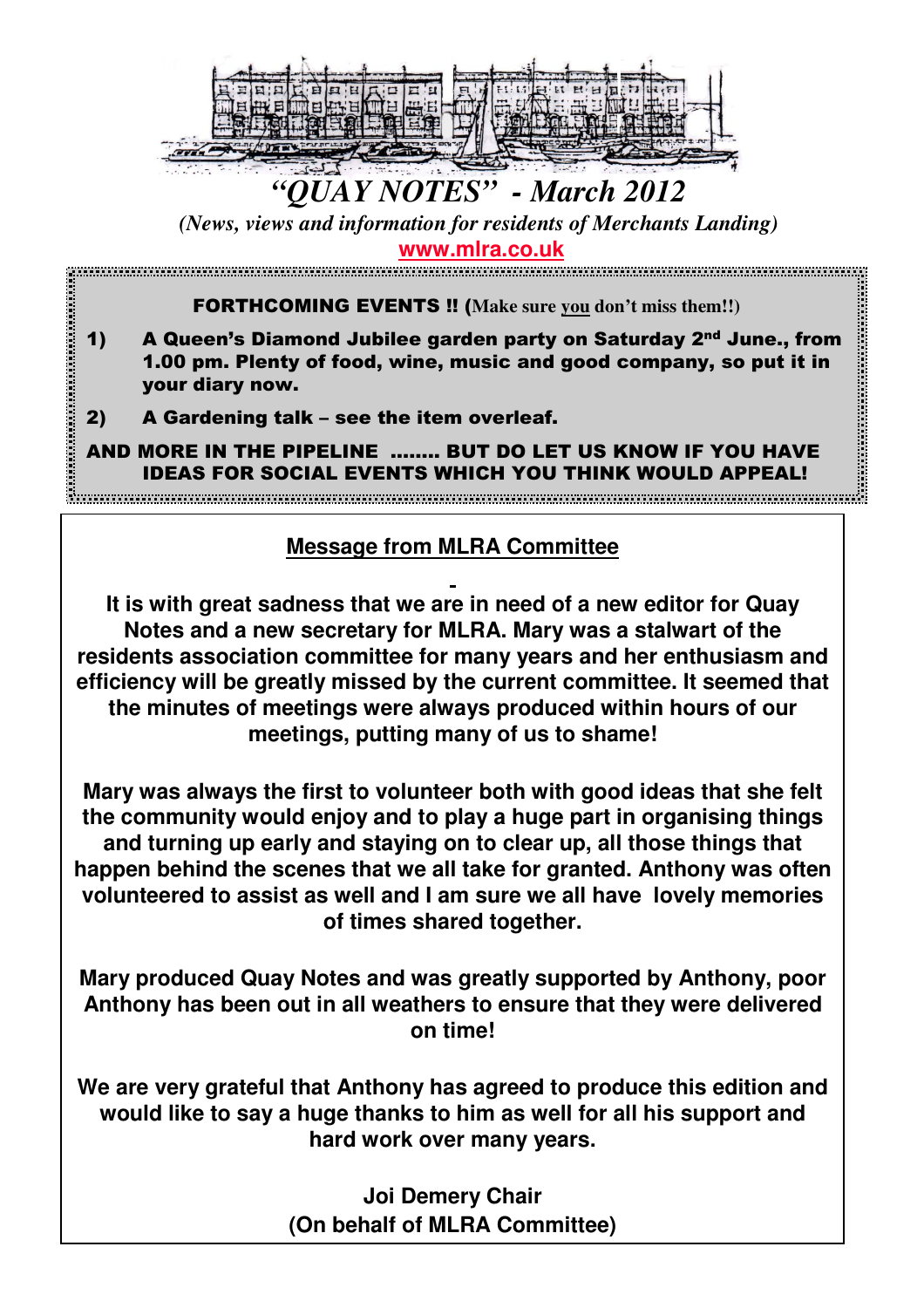## **Mary Rackham**

**Mary was the first occupant of Merrick Court, followed shortly after by Anthony. They met at a residents meeting (which have their uses) and shortly after moved in together to their house on Merchants Quay. Mary very soon took on the role of Secretary to MLRA and also came up with the idea for QuayNotes, which she produced from the first edition.** 

**Mary was always busy and when she retired she took over management of a charity set up by her children, running a hospital in Zanzibar. Always busy, and enjoying travelling, she was taken ill while on a cruise, and despite her best efforts, she was unable to recover and died in the BRI last month. She will be missed by all of us.**



#### **Merchants Landing (Amenities) Ltd Update:**

Since the last issue of Quay Notes, the Directors of Merchants Landing (Amenities) Ltd have met twice on 12th December and 13th February.

Following lengthy discussions on the results of the garage lighting survey, it has been decided that the certification of the garage electrical circuits will continue with the inspections taking place on the 19<sup>th</sup> and 20<sup>th</sup> March. Letters should have been sent to affected shareholders, and Michael Hart and David Johnson have offered to act as keyholders during the exercise.

The cost of the inspections, remedial work and future electrical supply will however only be passed on to those shareholders whose garage lighting is supplied by ML(A)L. It is estimated that this additional cost will initially be in the region of £50 per annum and will be added as an electrical surcharge to the service charge.

As has been previously stated the lighting supply is solely to be used for the purpose of lighting, and any additional power required within the garage should be provided separately by the garage owner.

As part of the certification process circuit diagrams of the garage lighting circuits are being drawn up, and already parts of the circuit have been identified where all owners have their own power supplies, which could also be used to provide lighting. Termination of the ML(A)L lighting supply to these garages, (with the shareholders approval) would result in lower remedial work costs and also the removal of the electrical surcharge for those shareholders concerned.

Individual shareholders affected will be contacted after the inspections are concluded.

The cover over the water tap at the end of Trin Mills is in the process of being lowered, to prevent access to the garage roof, and as the milder weather approaches the remaining north facing walls will be jetwashed to remove the black mould.

The Directors are hoping to re-landscape the courtyard area at the west end of the communal garden before the summer, possibly enlarging the beds and replacing some of the brick paving with turf. Plans will be finalised at the next directors meeting on the 14<sup>th</sup> April, which will include a walkabout.

If you have any concerns or matters that you wish to raise at this meeting please forward them to the secretary - Colin Williams, *Holdshare Management Services Ltd, 2 Westfield Business Park, Barns Ground, Clevedon, Somerset BS21 6UA* (Email: colin@holdshare.co.uk). for inclusion on the agenda.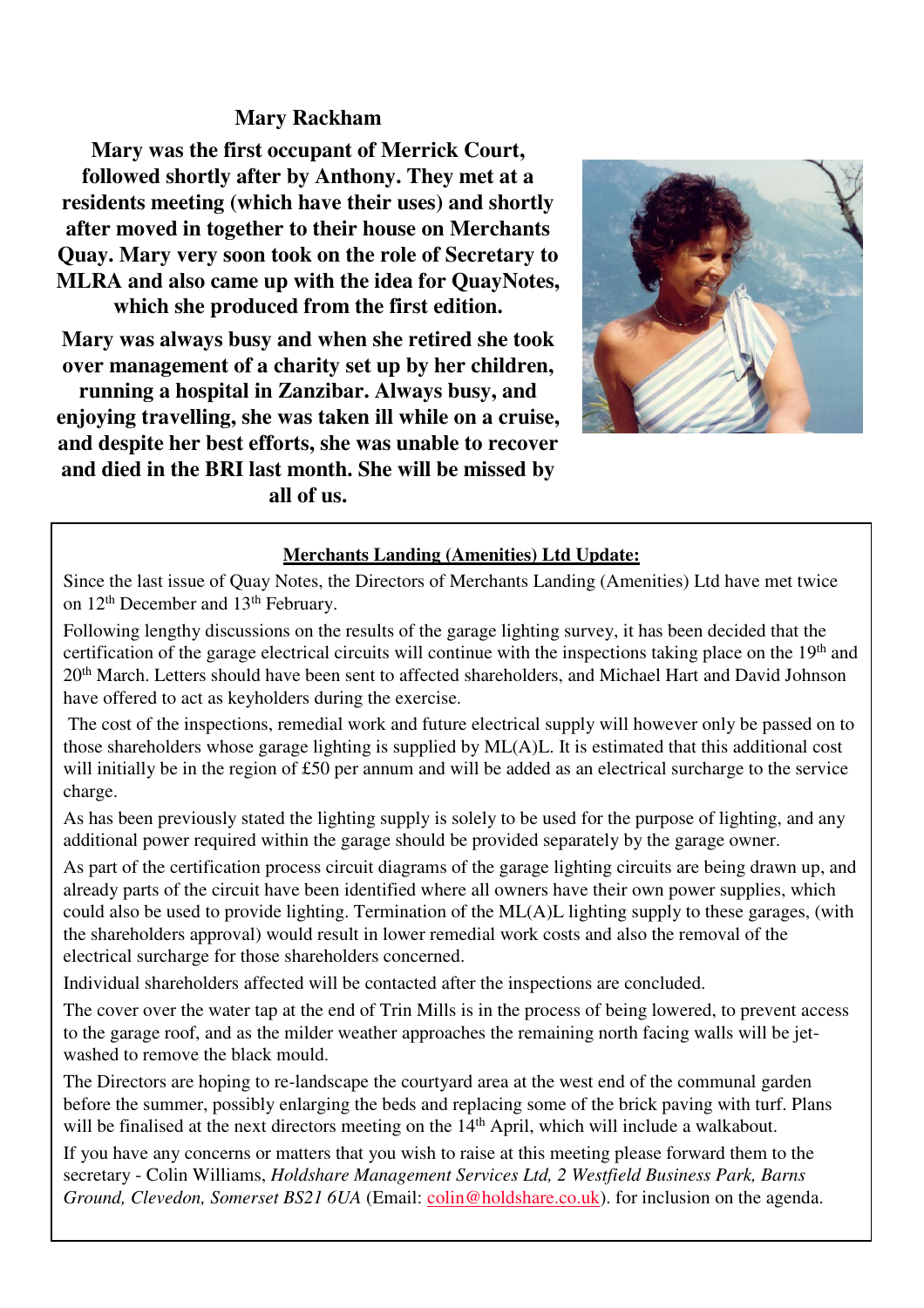#### **Your Committee Members for 2012**

Joi Demery 9 Merchants Quay 9213412 Chair Betta Eriks 2 Draycott Place 3305379

Shirley Stark 8 Wapping Road 9293953 Treasurer Tony Little 13 Challoner Court 9227336 Sandy Conway 1 Draycott Place 9293454 Geri Bowie 7 Merrick Court 9294689



**As you can see, we are now short of committee members and more urgently, a Secretary. Don't be shy. Come and join a fun team that meet quarterly, have a drink and a bite to eat, and discuss a little business.**

## **Calling all our talented Gardeners**

**The committee have been investigating having a talk from a local garden centre about city gardens/balconies/pots etc. however are not having much luck finding a local garden centre to assist.**

**We know that we have lots of very talented gardeners in our midst so are considering doing it ourselves! Maybe gardeners question time style!**



**If anyone would like to volunteer to share their knowledge or has any contacts you think we could approach please get in touch with a member of the committee.**



**On Friday 13th January residents enjoyed a murder mystery evening on board the John Sebastian. A wealthy, elderly bridegroom had been murdered at his wedding reception and over a buffet supper, teams tried to guess 'whodunit' (with mixed success). A great time was had by all, and thanks go to Mike and Maggie Thorne for putting together a fun and enjoyable evening. Proceeds of £185 have been donated to Cancer Research UK, our nominated charity.** 

# **A Little Reminder**

**Just in case you have forgotten (and we know a few of you have!!) The annual membership fee of £10.00 is due. We use this money to fund events, which are open to all residents on Merchants Landing. You can give your money to any member of the committee (cheques payable to MLRA). Thanks**